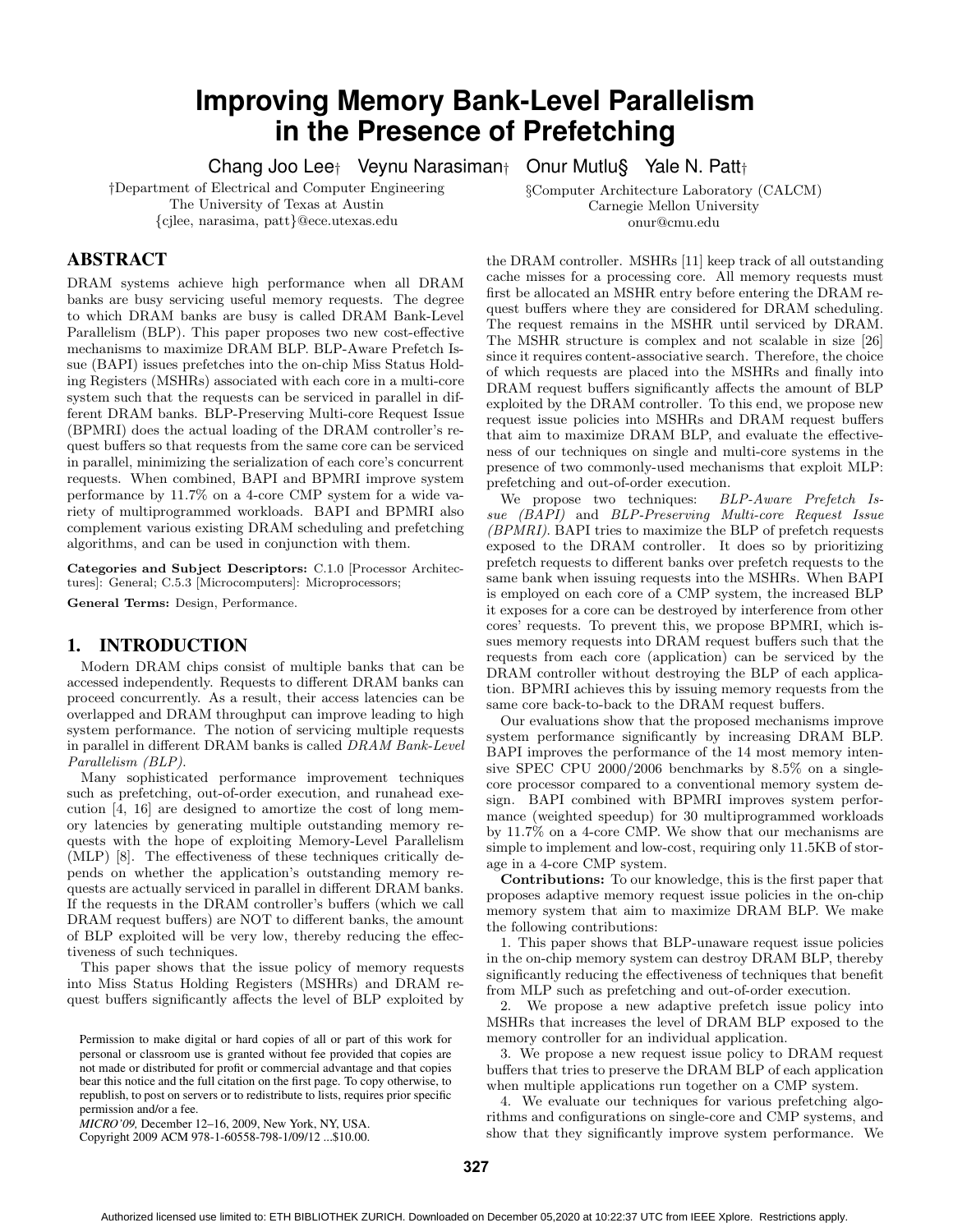show that the proposed techniques complement parallelism- and prefetch-aware DRAM scheduling policies.

# **2. BACKGROUND AND MOTIVATION**

### **2.1 Baseline CMP Memory System Design**

Figure 1 illustrates our baseline CMP system design that consists of multiple cores and multiple DRAM channels. Each core has its own hardware prefetcher that monitors its L2 demand access stream to generate prefetch requests. Once generated, prefetch requests are buffered in a FIFO (First-In First-Out) buffer which we call the *prefetch* request buffer. This buffer is similar to the prefetch buffer for the L1 cache in the Intel Core processor  $[3]$ .<sup>1</sup> The oldest prefetch in the prefetch request buffer is chosen to be sent to the MSHR allocator every processor cycle. The MSHR allocator decides whether an L1 instruction/data miss or a prefetch request is allocated. It prioritizes demands over



Figure 1: CMP memory system

prefetches since delaying the service of demands can hurt performance. Before an MSHR entry is allocated, all existing MSHRs are searched for a matching entry. If no matching entry is found, a free MSHR entry is allocated and the request is sent to the L2 access buffer. If this request is a prefetch, it is invalidated from the prefetch request buffer.

When an L2 access (either a demand or prefetch) turns out to be an  $L2$  miss, it is sent to the  $L2$  miss buffer where it waits until it is sent to the DRAM request buffer in the corresponding DRAM channel. The destination (i.e., which DRAM request buffer in which DRAM channel) is predetermined based on the physical address of the request. L2 miss requests in the L2 access buffer from each core contend for DRAM request buffers. The  $L2$ -to-DRAM Controller (L2-to-DC) request issuer performs this arbitration in a round-robin fashion among cores. The DRAM controller in each DRAM channel examines all requests in its DRAM request buffers and decides which request will be serviced by the DRAM system. Once a request is serviced, the data from DRAM is sent to the L2 cache through the L2 fill buffer and the corresponding MSHR entry is freed.

The total number of outstanding demand/prefetch requests in the system cannot be more than the total number of MSHR entries. Also, the size of the DRAM request buffers limit the scope of the DRAM controller for DRAM access scheduling. Therefore, the order we send requests to the MSHRs and DRAM request buffers can significantly affect the amount of DRAM BLP exploited by the DRAM controller. In this paper, we focus on the issue policies for entrance into these two buffers. The parts of the baseline design we modify are highlighted in Figure 1.

# **2.2 Hardware Prefetchers**

A hardware prefetcher speculates on an application's memory access patterns and sends memory requests to the memory system earlier than the application demands the data. If done well, the prefetched data is installed in the cache and future demand accesses that would have otherwise missed now hit in the cache. If the prefetcher generates a large number of useful prefetches, then significant performance improvement can be achieved.

We use a stream prefetcher [23, 12] similar to the one in IBM's POWER 4 [25] for most of our experiments. Stream prefetchers are commonly used in many processors [25, 9] since they do not require significant hardware cost and work well for many applications. Our implementation of the stream prefetcher is bestperforming on average among a variety of prefetchers we evaluated for the 55 SPEC CPU 2000/2006 benchmarks. We also evaluate our mechanisms with other prefetchers in Section 5.3.

# **2.3 Prefetching: Increasing Potential for DRAM Bank-Level Parallelism**

Hardware prefetchers can increase the potential for DRAM BLP because they generate multiple memory requests within a short period of time. With prefetching enabled, demand requests and potential future requests (useful prefetches) are both in the memory system at the same time. This increase in concurrent requests provides more potential to exploit DRAM BLP as shown in the following example.

Figure  $2(a)$  shows a code example from *libquantum* where a significant number of useful prefetches are generated by the stream prefetcher. For ease of understanding, we abstract away many details of the DRAM system (also for Figures 3 and 5). Figure 2(b) shows the memory accesses generated when the code is executed both with and without a prefetcher. We assume that the first two accesses (to cache line addresses  $A$ , and  $A+1$ ) are mapped to the same DRAM bank and that the two subsequent accesses (to  $A+2$ , and  $A+3$ ) are mapped to a different bank.



Figure 2: How prefetching can increase DRAM BLP (libquantum)

Figure 2(c) shows the DRAM service time when the code is executed without prefetching. Due to the lookahead provided by the processor's instruction window, accesses to  $A+1$  and  $A+2$ are slightly overlapped. On the other hand, with the prefetcher enabled, if the prefetches reach the memory system (DRAM request buffers) quickly such that the DRAM controller can see all these requests, the DRAM service time of the prefetches significantly overlap as shown in Figure 2(d). Therefore, overall DRAM service time is significantly improved compared to no prefetching (shown as "Saved cycles" in the figure).

As shown in the example, a hardware prefetcher can increase the potential for improving DRAM bank-level parallelism. However, we found that this potential is NOT always fully exposed to the DRAM system.

# **2.4 What Can Limit Prefetching's Benefits?**

If an on-chip memory system design does not take DRAM BLP into account, it may limit the benefits of prefetching. For

<sup>&</sup>lt;sup>1</sup>The FIFO queue in Intel's processor sends the oldest request to the L1 cache as long as a Fill Buffer entry (MSHR entry) is available. If the prefetch FIFO is full in Intel Core, a new prefetch overrides the oldest prefetch. Our prefetch request buffer is also a FIFO, but is connected to the L2 cache (instead of L1) and does not allow a new prefetch to override the oldest one (instead we just stall the prefetcher) since we found that overriding hurts performance by removing many useful prefetches.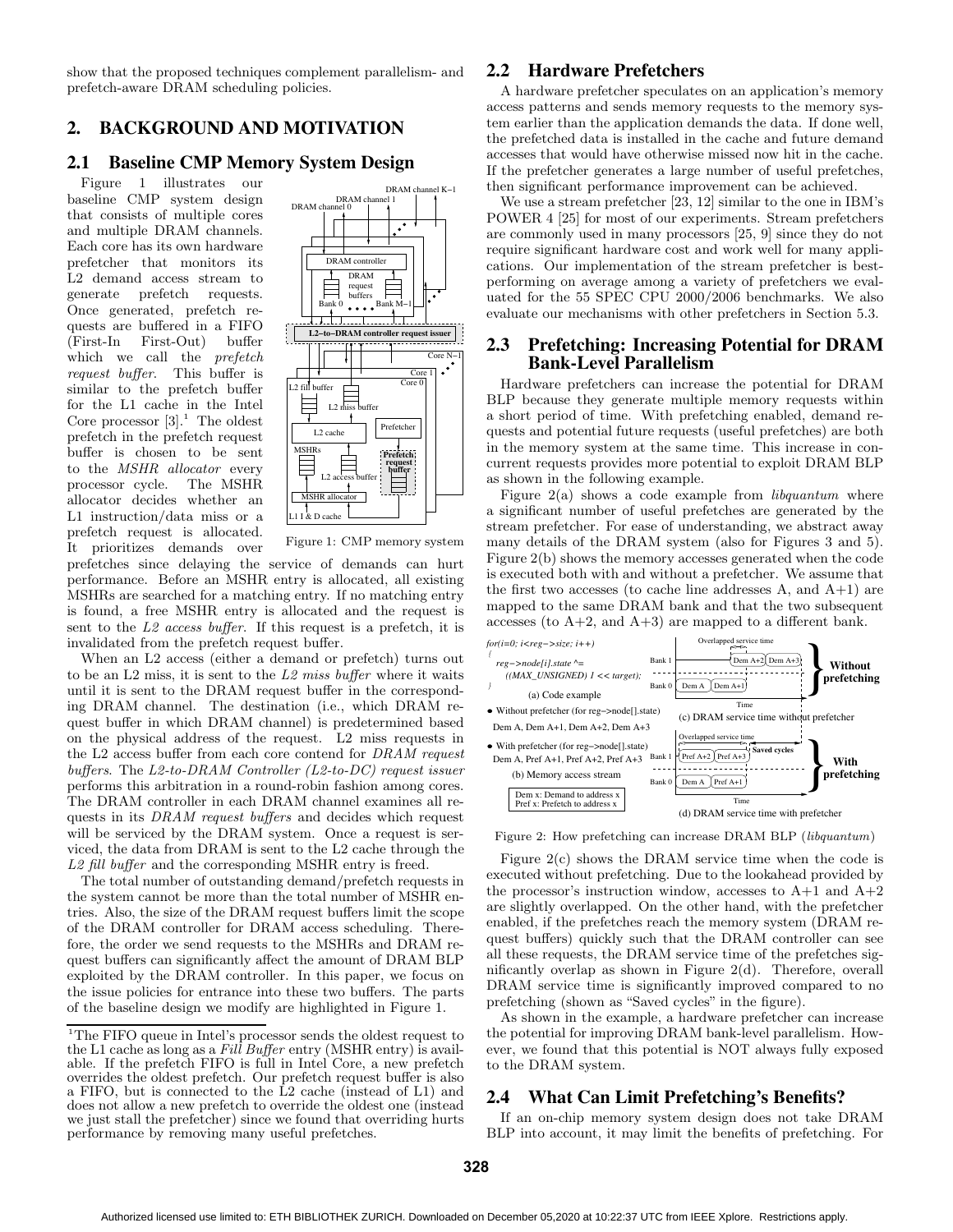example, the FIFO buffer (which we call prefetch request buffer) in the Intel Core design [3] buffers prefetch requests until they can be sent to the memory system. This FIFO structure will always send the oldest prefetch request to the memory system provided that the memory system has room for an additional request. This design choice can limit the amount of DRAM BLP exploited when servicing the prefetch requests since the oldest request in the buffer is always sent first regardless of whether or not it can be serviced in parallel with other requests. A more intelligent policy would consider DRAM BLP when sending prefetch requests to the memory system.

Figure 3 illustrates this problem. Figure  $3(a)$  shows the initial state of the prefetch request buffer, MSHRs (three entries), and DRAM request buffers (three entries per DRAM bank). There is only one outstanding demand request (request 1 in the figure). This request is mapped to bank 0 and just about to be scheduled to access DRAM. There are five prefetches in the prefetch request buffer. The first two prefetches will access DRAM bank 0 and the three subsequent prefetches will access DRAM bank 1. For this example we assume that all the prefetches are useful and therefore will be required by the program soon.



Figure 3: FIFO vs. DRAM BLP-aware prefetch issue policy

Figure 3(b) shows the DRAM service timeline when prefetches are issued into MSHRs in a FIFO fashion. In this case, the demand request and the two prefetch requests to bank 0 fill up the MSHRs and therefore the first prefetch to bank 1 will not be issued until the demand request gets serviced by DRAM and its MSHR entry is freed. As a result, BLP is low.

A DRAM BLP-aware issue policy would send a prefetch to bank 1 first, followed by a prefetch to bank 0. In other words, we can alternately issue prefetches to bank 1 and bank 0. Using this issue policy, the service of prefetches to bank 1 can start earlier and overlap with accesses to bank 0 as shown in Figure 3(c). Therefore, BLP increases and overall DRAM service time improves (shown as "Saved cycles" in the figure).

This example provides two insights. First, simply increasing the number of outstanding requests in the memory system does not necessarily mean that their latencies will overlap. A BLPunaware prefetch issue policy (to MSHRs) can severely limit the BLP exploited by the DRAM controller. Second, a simple prefetch issue policy that is aware of which bank a memory request will access can improve DRAM service time by prioritizing prefetches to different banks over prefetches to the same bank.

So far we assumed that all prefetches are useful. However, if prefetches are useless, the BLP-aware prefetch issue policy will not be helpful. It may increase DRAM throughput but only for useless requests. We address this issue in Section 3.1.

# **3. MECHANISM**

Our mechanism consists of two techniques to increase DRAM BLP. One is BLP-Aware Prefetch Issue (BAPI) which attempts to increase BLP for prefetch requests on each core. The other is BLP-Preserving Multi-core Request Issue (BPMRI) which tries

to minimize the destructive interference in the BLP of each application when multiple applications run together on a CMP system. We describe these two techniques in detail below.

#### **3.1 BLP-Aware Prefetch Issue**

BLP-Aware Prefetch Issue (BAPI) tries to send prefetches from the prefetch request buffer to the MSHRs such that the number of different DRAM banks the requests access is maximized rather than sending the prefetches based on FIFO order. To achieve this, the FIFO prefetch request buffer is modified into the structures shown in Figure 4. Instead of having one unified FIFO buffer for buffering new prefetch requests before they enter MSHRs, BAPI contains multiple FIFOs (one per DRAM bank) that buffer new prefetch requests. However, to keep the number of supported new prefetch requests the same as the baseline and also to minimize the total storage cost dedicated to prefetch requests, we use multiple index buffers (one per DRAM bank) and a single, unified prefetch request storage structure. An index buffer stores indexes (i.e., pointers) into the prefetch request storage structure. The prefetch request storage structure is a regular memory array that stores prefetch addresses generated by the prefetcher. Last, there is a free list that keeps track of free indexes in the prefetch request storage structure. The index buffers and free list are all FIFO buffers and all of the buffers have the same number of entries as the baseline unified FIFO.

When the prefetcher generates a request, the free list is consulted. If a free index exists, the request address is inserted into the prefetch request storage structure at the index allocated to it. At the same time, that index is also inserted into the appropriate index buffer corresponding



Figure 4: BLP-Aware Prefetch Issue

to the bank the prefetch is mapped to. BAPI selects one index among the oldest indexes from each index buffer every processor cycle. Then, the corresponding prefetch request (i.e., prefetch address) is obtained from the prefetch request storage and sent to the MSHR allocator. If the MSHR allocator successfully allocates an entry for the prefetch request, the selected index is inserted into the free list and also removed from the index buffer.

Prefetch Issue Policy: BAPI, shown in Figure 4, decides which prefetch to send to the MSHR allocator among the prefetch indexes from each index buffer. It makes its decision based on the DRAM BLP currently exposed in the memory system. To monitor the DRAM BLP of requests, the processor keeps track of the number of outstanding requests (both demands and prefetches) in the MSHRs separately for each DRAM bank. To accomplish this, we use a counter for each DRAM bank, called MSHR bank occupancy counter, which keeps track of how many requests to that bank are currently present in the MSHRs. When a demand/prefetch request is allocated an MSHR entry, its corresponding bank occupancy counter is incremented. When a request is serviced and its MSHR is freed, the corresponding bank occupancy counter is decremented.

The key idea of BAPI is to select the next prefetch to place into the MSHRs by examining MSHR bank occupancy counters such that the selected request improves the potential DRAM BLP. To do so, one would choose a prefetch request to the bank whose MSHR bank occupancy counter is the smallest. However, we found that this policy alone is not enough to expose more BLP to the DRAM controller for all applications. There are a large number of applications for which a prefetcher generates many prefetches to just a single bank but almost no prefetches to the other banks during a phase of execution (especially for streaming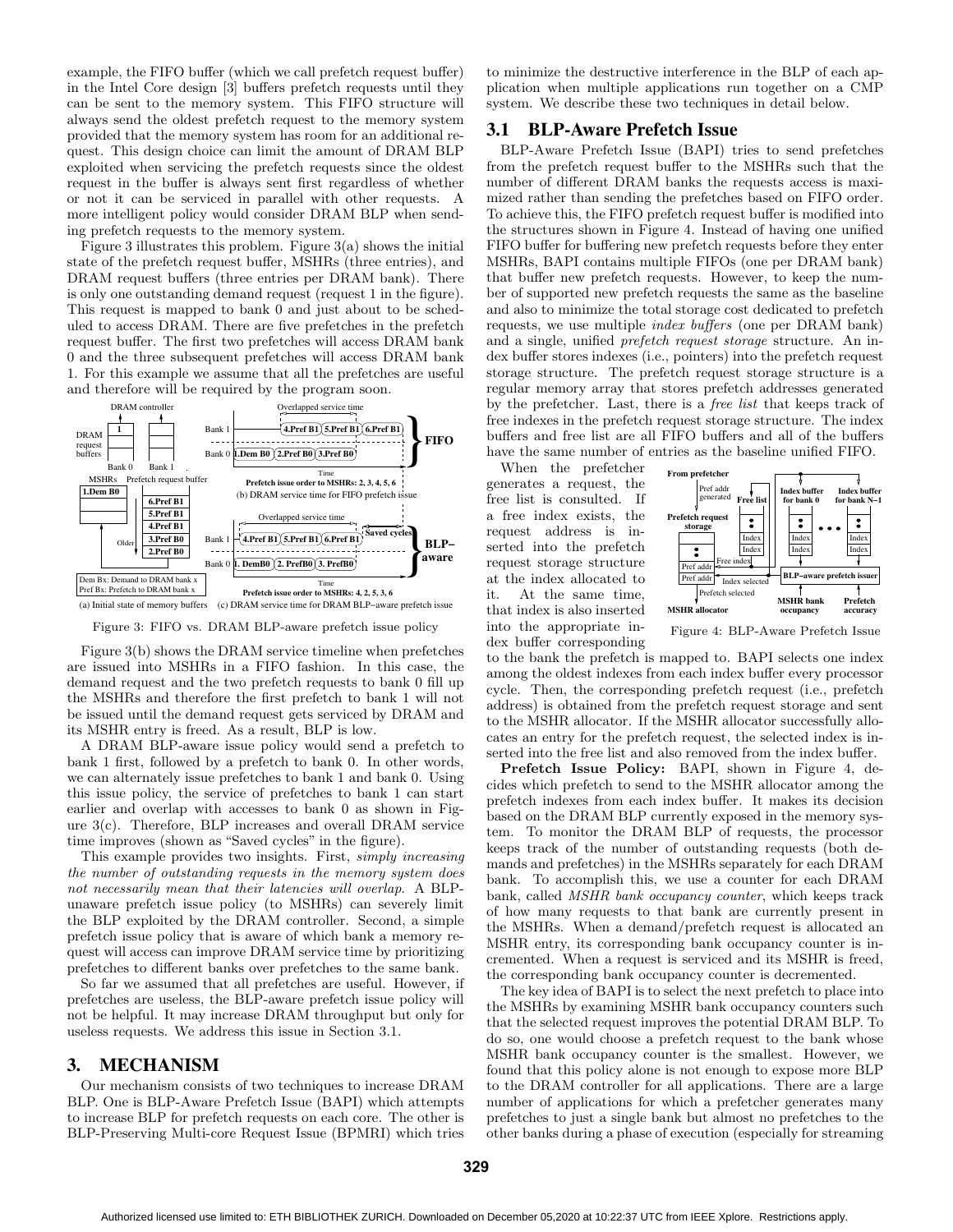applications). For such applications, the issue policy based on MSHR occupancy alone still ends up filling the MSHRs with requests to only one bank. This results in two problems. First, it results in no BLP improvement because the prefetches/demands to other banks that are soon generated cannot be sent to the memory system because the MSHRs are already full. Second, the MSHRs can be filled up with prefetches and thus demands that need MSHR entries can be delayed.

To prevent this problem, BAPI uses a threshold, prefetch send threshold to limit the maximum number of requests to a single bank that can be outstanding in the MSHRs. This policy reserves room in the MSHRs for requests to other banks when most requests being generated are biased to just a few banks. Because many applications exploit row buffer locality in DRAM banks (since the access latency to the same row accessed last time is relatively low), having too low a threshold can hurt performance by preventing many of the useful prefetches to the same row from being row-hits (because the row may be closed before the remaining prefetch requests arrive). On the other hand, having too high a threshold will result in no BLP improvement as the MSHRs may get filled with accesses to only a few banks. Therefore, balancing the threshold is important for high performance. We empirically found that a value of 27 (when the total number of MSHR entries is 32) for  $prefetch\_send\_threshold$  provides a good trade-off for SPEC benchmarks by exploiting BLP without constraining the row-buffer locality of requests.

Rule 1 summarizes our prefetch issue policy to MSHRs.

| <b>Rule 1 BLP-Aware Prefetch Issue policy (BAPI)</b>                   |
|------------------------------------------------------------------------|
| for each issue cycle do                                                |
| 1. Make the oldest prefetch to each bank <i>valid</i> only if the cor- |
| responding <i>MSHR</i> bank occupancy counter value is less than       |
| prefetch_send_threshold.                                               |
| 2. Among those valid prefetches, select the request to the bank        |

whose  $MSHR\_bank\_occupancy\_counter$  value is least. end for

Adaptive thresholding based on prefetch accuracy estimation: Prefetching may not work well for all applications or all phases of a single application. In such cases, performance improvement is low (or may even degrade) since useless prefetches will eventually be serviced, resulting in artificially high BLP and wasted DRAM bandwidth. A good prefetch issue policy should prohibit or allow sending prefetches to the memory system based on how accurate the prefetcher is. Our BLP-aware adaptive prefetch issue policy does exactly that: it limits the number of prefetches allowed in the MSHRs by dynamically adjusting prefetch\_send\_threshold based on the run-time accuracy of the prefetcher. This naturally limits the number of prefetches sent to memory when prefetch accuracy is low. This improves performance for two main reasons: 1) It reserves more room in the MSHRs for demands, thereby reducing contention between demand requests and useless prefetches and 2) It effectively stalls the prefetcher from generating more useless prefetches since the prefetch request buffer will quickly become full.

To implement this, we need to measure the run-time accuracy of the prefetcher [23, 12, 5]. Therefore, we add an extra prefetch bit per L2 cache line and MSHR entry which indicates whether a line was brought in by a prefetch. Using this bit, each core keeps track of the number of useful prefetches in a counter, useful prefetch counter. It also counts the total number of prefetches in another counter, prefetch sent counter. Each core's prefetch accuracy is calculated by division of its two counters and the result is stored in its *prefetch accuracy register*. The two counters are reset over predetermined intervals so that the accuracy measurement adapts to the phases of an application.

BAPI dynamically adjusts *prefetch\_send\_threshold* for each core based on the estimated prefetch accuracy. If the estimated

accuracy is very low for an interval, a low prefetch send threshold value is used which severely limits the number of useless prefetches sent to each bank. We empirically found that three levels of *prefetch\_send\_threshold* work well for SPEC workloads. The threshold values used in our system are shown in Section 4.4.

# **3.2 BLP Preserving Multi-Core Request Issue**

BLP-Aware Prefetch Issue (BAPI) increases the potential of DRAM BLP for individual applications on each core. In order for the DRAM controller to exploit this potential, the increased BLP should be exposed to the DRAM request buffers. However, in CMP systems, multiple cores share parts of the on-chip memory system. In our CMP system of Figure 1, the structures above the L2 miss buffers are shared by all cores. Therefore, requests from different cores contend for the shared DRAM request buffers in the DRAM controller. Due to this contention, a BLP-unaware L2-to-DRAM Controller (L2-to-DC) request issue policy can destroy the BLP of an individual application.

Figure 5 describes this problem. Figure 5(a) shows the initial state of the L2 miss buffers of two cores (A and B) and the DRAM request buffers for two banks. Each core has potential to benefit from BLP in that one request of each core goes to bank 0 and the other goes to bank 1. The L2-to-DC request issuer chooses a single request from the L2 miss buffers to be placed in the corresponding DRAM request buffer every cycle.<sup>2</sup>



Figure 5: Round-robin vs. BLP-preserving request issue policy

Motivation: Existing systems use a round-robin policy in the L2-to-DC request issuer. Each cycle, a request from a different core is issued into DRAM request buffers and the cores are prioritized in a round-robin order. If such a policy is used as shown in Figure 5(b), core A's request to bank 0 is sent to the DRAM request buffers the first cycle and core B's request to bank 1 is sent the next cycle. The DRAM controller (based on the first-come first-served principle used in many existing systems [20, 24]) would service these requests (A0 and B1) from different cores concurrently because they are the oldest in each DRAM bank request buffer. This results in the destruction of the BLP potential of each core because requests from the same core are serviced serially instead of in parallel. Hence, the full latency of each request is exposed to each core and therefore each core stalls for approximately two DRAM bank access latencies.

On the other hand, a BLP-preserving L2-to-DC request issue policy would send all the requests from one core first as shown in Figure 5(c). Therefore, the DRAM controller will service core A's requests (A0 and A1) concurrently since they are the oldest in each bank. The requests from core B will also be serviced in parallel, after A's requests are complete. In this case, the BLP potential of each core is realized by the DRAM controller. The service of core A's requests finishes much earlier compared to the round-robin policy because core A's requests are overlapped. Core A stalls for approximately a single DRAM bank access

 $\rm{^2The}$  L2-to-DC request issuer need not run at the processor clock frequency since L2 misses are not frequent. In our evaluations, it runs at one-fourth the processor clock frequency.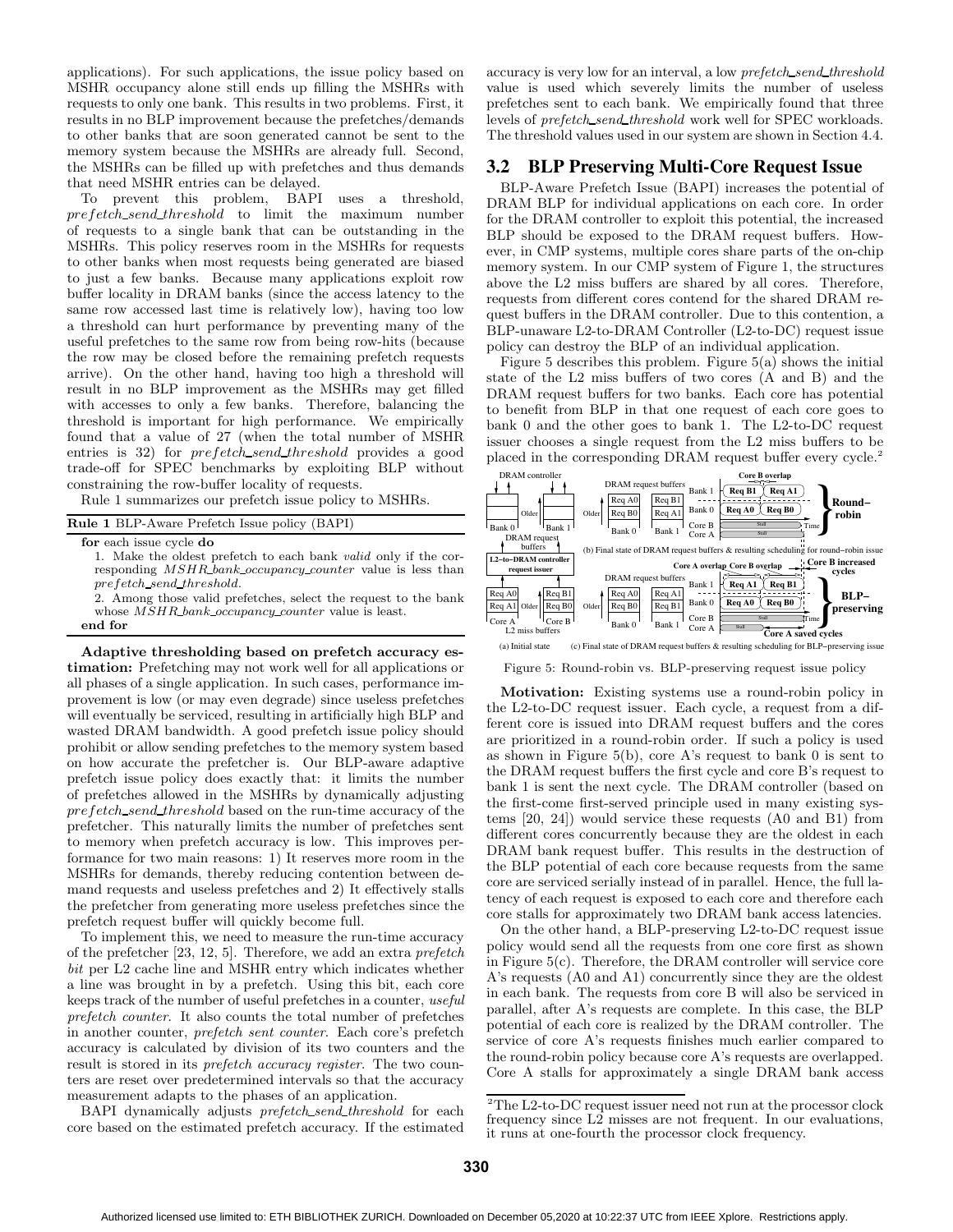latency instead of two and core B's stall time does not change much. Therefore, overall system performance improves because core A can make faster progress instead of stalling.

This example shows that a round-robin-based L2-to-DC request issue policy can destroy the BLP within an application by consecutively placing requests from different cores into the DRAM request buffers. As such, the DRAM controller may not be able to exploit the BLP potential of each application, which ultimately results in performance degradation. To ensure that each application makes fast progress with its DRAM requests serviced in parallel instead of serially, the L2-to-DC request issuer should preserve the BLP of requests from each core.

Mechanism: BLP Preserving Multi-core Request Issue (BPMRI) tries to minimize the destructive interference in the BLP of each application on a CMP system. The basic idea is to consecutively send many memory requests from one core to the DRAM request buffers so that the BLP of that core (or application) can be preserved in the DRAM request buffers for DRAM scheduling. If requests from a single core arrive consecutively (back-to-back) into the DRAM request buffers, they will be serviced concurrently as long as the requests span multiple DRAM banks, thereby preserving the BLP within the individual application. Note that our first technique, BAPI, already increases the likelihood that outstanding memory requests of a core are to different banks; hence, BAPI and BPMRI are synergistic.

BPMRI continues issuing memory requests from a single core into DRAM request buffers until the number of consecutive requests sent reaches a threshold, request\_send\_threshold, or there are no more requests in that core's L2 miss buffer. When this termination condition is met, BPMRI chooses another core and repeats the process. BPMRI selects the next core based on how memory intensive each application is. It prioritizes the core (application) that is the least memory intensive. To do this, BPMRI monitors the number of requests that come into the L2 miss buffer during predetermined intervals using a counter, L2 miss counter, for each core. At the start of an interval, BPMRI ranks each core based on the accumulated L2 miss counters (computed during the previous interval) and records the rank in a register, rank register, for each core. The core with the lowest value in its L2 miss counter is ranked the highest. The rank determined for each core is used to select the next core (upon meeting a termination condition) during that interval. The L2 miss counters are reset each interval to adapt to the phase behavior of applications. Rule 2 summarizes the BPMRI policy.

Rule 2 BLP-Preserving Multi-core Request Issue policy (BPMRI)

A valid request is a request in a core's L2 miss buffer that has a free entry in the corresponding bank's DRAM request buffer.

for each issue cycle do

- next core ← previous core
- $\mathbf{cond1}\leftarrow$  no valid requests in  $\mathbf{next}$  core's L2 miss buffer
- $\text{cond2} \leftarrow$  consecutive requests from next  $\text{core} \geq t$  hreshold if cond1 OR cond2 then
- next core ← highest ranked core with valid request
- end if
- issue oldest valid request from next core

end for

We choose to limit the maximum number of consecutive requests sent and also choose to prioritize memory non-intensive applications since an uncontrolled "one core-first policy" can lead to the starvation of memory non-intensive applications. If a memory-intensive application continuously generates many requests, once those requests start to be issued into the DRAM request buffers, requests from other applications may not get a chance to enter the DRAM request buffers. Limiting the maximum number of requests consecutively sent from a single core alleviates this problem. In addition, the performance impact of delaying requests from a memory non-intensive application is

more significant than delaying requests from a memory-intensive application. Therefore, prioritizing requests from memory nonintensive applications (ranking) leads to better overall system performance. Note that this approach is similar to the shortestjob-first policy in that it prioritizes shorter jobs (memory nonintensive cores that spend less time in the memory system) from the point of view of the memory system. The shortest-job-first policy was shown to lead to optimal system throughput [21].

# **4. METHODOLOGY**

#### **4.1 System Model**

We use a cycle accurate x86 CMP simulator for our evaluations. Our simulator faithfully models all microarchitectural details such as bank conflicts, port contention, and buffer/queuing delays. The baseline on-chip memory system is modeled as shown in Figure 1. The baseline configuration of each core is shown in Table 1 and the shared resource configuration for single, 4, and 8-core systems is shown in Table 2. Our simulator also models a DDR3 DRAM system in detail and Table 3 shows the DDR3 DRAM timing specifications used for our evaluations.

|            | Out of order; decode/retire up to 4 instructions,<br>Execution core issue/execute up to 8 microinstructions; 15 stages<br>256-entry reorder buffer; 32-entry MSHRs |
|------------|--------------------------------------------------------------------------------------------------------------------------------------------------------------------|
| Front end  | Fetch up to 2 branches; 4K-entry BTB;                                                                                                                              |
|            | 64K-entry gshare/PAs hybrid branch predictor                                                                                                                       |
|            | L1 I and D: 32KB, 4-way, 2-cycle, 1 read/write ports;<br>On-chip caches Unified L2: 512KB (1MB for 1-core), 8-way, 8-bank,                                         |
|            | 15-cycle, 1 read/write port; 64B line size for all caches                                                                                                          |
|            | Stream prefetcher: 32 stream entries,                                                                                                                              |
| Prefetcher | prefetch degree of 4, prefetch distance of 64 [25, 23],                                                                                                            |
|            | 128-entry prefetch request buffer                                                                                                                                  |

Table 1: Baseline configuration of each core

| DRAM and bus            | 800MHz DRAM bus cycle, DDR3 1600MHz [14],<br>8 to 1 core to DRAM bus frequency ratio;<br>8B-wide data bus per channel, $BL = 8$ ; 1 rank,<br>8 banks per channel, 8KB row buffer per bank; |
|-------------------------|--------------------------------------------------------------------------------------------------------------------------------------------------------------------------------------------|
| DRAM controllers        | On-chip, open-row, demand-first [12] FR-FCFS [20]<br>1, 2, 4 channels for 1, 4, 8-core $\dot{CMPs}$ ;                                                                                      |
| DRAM request<br>buffers | 64-entry ( $8 \times 8$ banks) for single-core processor<br>256 and 512-entry (16 $\times$ 8 banks per channel)<br>for 4 and 8-core CMPs                                                   |

Table 2: Baseline shared resource configuration

|                                  | Param DRAM cycles Param DRAM cycles Param DRAM cycles |           |    |            |     |  |  |  |  |  |
|----------------------------------|-------------------------------------------------------|-----------|----|------------|-----|--|--|--|--|--|
| ${}^tRP$                         |                                                       | ${}^tRCD$ |    | СL         |     |  |  |  |  |  |
| <b>CWL</b>                       |                                                       | AΙ        |    | $t$ BL     |     |  |  |  |  |  |
| ${}^tRC$                         | 39                                                    | ${}^tRAS$ | 28 | $^t$ RT P  |     |  |  |  |  |  |
| ${}^tBL$                         |                                                       | ${}^tCCD$ |    | ${}^t$ RRD |     |  |  |  |  |  |
| ${}^tFAW$                        | 24                                                    | $t_{WTR}$ |    | $^tWR$     | 1 Q |  |  |  |  |  |
| $m11a$ pp $M1$<br>$\cdot$ $\sim$ |                                                       |           |    |            |     |  |  |  |  |  |

Table 3: DRAM timing specifications

### **4.2 Metrics**

To measure CMP system performance, we use Individual Speedup (IS), Weighted Speedup (WS) [22], and Harmonic mean of Speedups (HS) [13]. WS corresponds to system throughput and HS corresponds to the inverse of job turnaround time [6]. In the following equations, N is the number of cores in the CMP system.  $IPC_i^{alone}$  is the IPC when application i runs alone on one core of the CMP system (other cores are idle).  $IPC_i^{together}$ is the IPC when application  $i$  runs on one core and other applications run on the other cores of the CMP system.

$$
IS_i = \frac{IPC^{together}_i}{IPC^{alone}_i}, \ \ WS = \sum_i^N \frac{IPC^{together}_i}{IPC^{alone}_i}, \ \ HS = \frac{N}{\sum_i \frac{IPC^{alone}_i}{IPC^{together}_i}}
$$

To evaluate how our mechanisms improve the performance of prefetching, we define prefetch-related metrics. Bus traffic is the number of cache lines transferred over the bus during the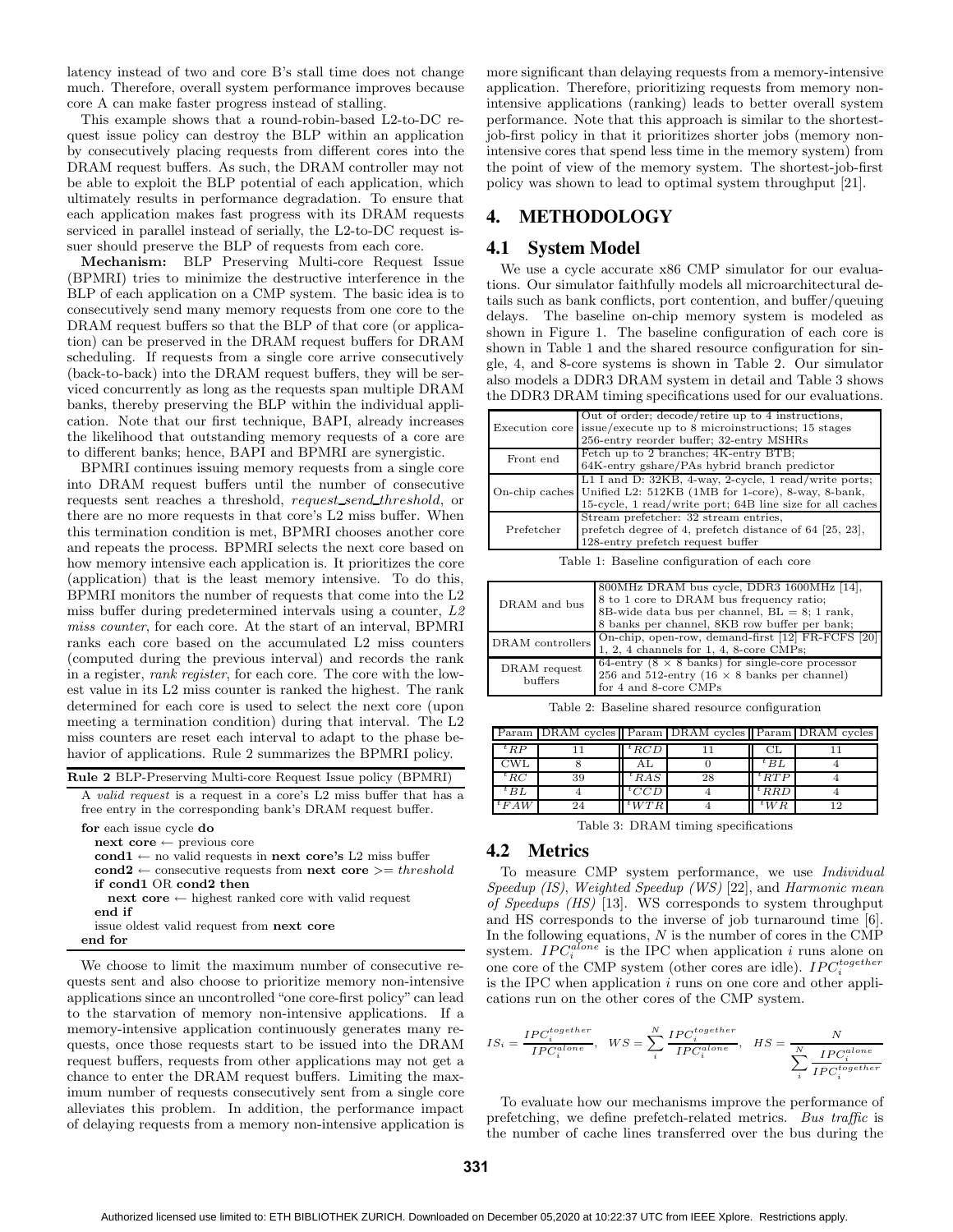|                                | No prefetcher |  |                 |  | Prefetcher |                                  |  | No prefetcher |                                                      |                                                                      | Prefetcher                          |  |  |  |                                   |  |         |                                                              |
|--------------------------------|---------------|--|-----------------|--|------------|----------------------------------|--|---------------|------------------------------------------------------|----------------------------------------------------------------------|-------------------------------------|--|--|--|-----------------------------------|--|---------|--------------------------------------------------------------|
| Benchmark                      |               |  |                 |  |            | Type  IPC MPKI BLP  IPC MPKI BLP |  | ACC           |                                                      | Benchmark                                                            |                                     |  |  |  | Type   IPC MPKI BLP  IPC MPKI BLP |  | ACC COV |                                                              |
| $171$ .swim                    | FP0010.29     |  |                 |  |            |                                  |  |               | 27.58 2.60 0.61 10.81 3.58 99.95% 60.79%             | $178$ galgel                                                         | FP00 1.05 12.62 3.78 0.93           |  |  |  |                                   |  |         | 11.53 3.35 23.98% 12.50%                                     |
| $179.\text{art}$               |               |  |                 |  |            |                                  |  |               | FP00 0.14 130.80 1.25 0.13 106.74 1.60 46.76% 18.40% | $183$ .equake                                                        | FP00 0.48 19.89 1.29 1.08           |  |  |  |                                   |  |         | $0.78$ 1.89 94.76% 96.06%                                    |
| $189$ .lucas                   | FP0010.48     |  | 10.61 1.60 0.62 |  |            |                                  |  |               | 3.01 1.60 72.81% 71.62%                              | $429$ .mcf                                                           |                                     |  |  |  |                                   |  |         | $[INT06][0.12]$ 39.08 1.86 $[0.13]$ 36.03 1.98 23.00% 11.13% |
| 410.bwayes                     | FP06 0.58     |  | 18.71 1.56 1.25 |  |            |                                  |  |               | $0.08$ 1.69 99.96% 99.57%                            | $433$ .milc                                                          | FP06 0.40 29.33 1.40 0.35           |  |  |  |                                   |  |         | 21.13 1.94 20.24% 27.96%                                     |
| 437.leslie3d                   | FP0610.46     |  | 21.14 1.64 0.76 |  |            |                                  |  |               | 2.06 2.20 88.25% 90.39%                              | $450$ soplex                                                         | FP06 0.36 21.52 1.37 0.64           |  |  |  |                                   |  |         | 3.58 1.84 81.83% 83.40%                                      |
| $459.GemsFDTD$ $FP06$ $ 0.42 $ |               |  | 16.29 2.27 0.81 |  |            |                                  |  |               |                                                      | $1.95$ 2.80 90.36% 88.04% 462.lib quantum INT06 0.45 13.51 1.01 1.03 |                                     |  |  |  |                                   |  |         | $0.0011.19199.98\%199.99\%$                                  |
| $470$ .lbm                     | FP06 0.36     |  | 20.16 2.12 0.40 |  |            |                                  |  |               |                                                      | 7.46 1.91 92.37% 63.01% 471.omnetpp                                  | $\text{INT06}$ 0.39 11.47 1.46 0.39 |  |  |  |                                   |  |         | 9.89 1.77 11.40% 19.84%                                      |

Table 4: Characteristics for 14 memory-intensive SPEC benchmarks with/without stream prefetcher: IPC, MPKI (L2 misses Per 1K Instructions), DRAM BLP, ACC (prefetch accuracy), and COV (prefetch coverage)

execution of a workload. It comprises the cache lines brought in from demand, useful prefetch, and useless prefetch requests. We define Prefetch accuracy  $(ACC)$  and coverage  $(COV)$  as follows:

$$
ACC = \frac{Number\ of\ useful\ prefetches}{Number\ of\ prefetches\ sent},
$$

$$
COV = \frac{Number\ of\ useful\ prefetches}{Number\ of\ demand\ requests + Number\ of\ useful\ prefetches}
$$

We define DRAM BLP as the average number of DRAM banks which are busy (servicing a request) when at least one bank is busy. To evaluate the effect of DRAM throughput improvement on each core, we define instruction window Stall cycles Per Load instruction (SPL) which indicates on average how much time the processor spends idly waiting for DRAM service.

$$
SPL = \frac{Total\ number\ of\ window\ stall\ cycles}{Total\ number\ of\ load\ instructions}
$$

# **4.3 Workloads**

We use the SPEC CPU 2000/2006 benchmarks for experimental evaluation. Each benchmark was compiled using ICC (Intel C Compiler) or IFORT (Intel Fortran Compiler) with the -O3 option. We ran each benchmark with the reference input set for 200 million x86 instructions selected by Pinpoints [19] as a representative portion of each benchmark.

The characteristics of the 14 most memory-intensive SPEC benchmarks with and without a stream prefetcher are shown in Table 4. To evaluate our mechanism on CMP systems, we formed combinations of multiprogrammed workloads from all the 55 SPEC 2000/2006 benchmarks. We ran 30 and 15 pseudorandomly chosen workload combinations<sup>3</sup> for our 4 and 8-core CMP configurations respectively.

# **4.4 Implementation and Hardware Cost**

For evaluations of BAPI, we use prefetch\_send\_threshold values based on the run-time prefetcher accuracy as shown in Table 5. We use a value of 10 for request\_send\_threshold for BPMRI. The estimation of prefetch accuracy and rank recording is performed every 100K processor cycles. These values were empirically determined by simulations.

| Prefetch accuracy $(\%)$   0 - 40 40 - 85 85 - 100 |  |  |  |
|----------------------------------------------------|--|--|--|
| $prefetch\_send\_threshold$                        |  |  |  |
|                                                    |  |  |  |

Table 5: Dynamic prefetch\_send\_threshold values for BAPI

Table 6 shows the storage cost for our implementation of BAPI and BPMRI. The total storage cost for the 4-core system described in Tables 1 and 2 is 94,440 bits ( $\sim$ 11.5KB), which is equivalent to only 0.6% of the L2 cache data storage. Note that the additional FIFOs (for index buffers and free lists) and prefetch bits account for 99% of the total storage. FIFOs are

made of regular memory arrays and index registers (pointers to the head/tail) and therefore the actual design cost/effort is not expensive. Prefetch bits are already used in many proposals [7, 29, 23, 12] to indicate whether or not a cache line (or request) was brought in (or made) by the prefetcher.

None of the issuing logic for BAPI or BPMRI is on the critical path of execution. Therefore, we believe that our mechanism is easy to implement with low design cost/effort.

|              | Structure                                                           | Cost equation (bits)                                                                                    | Cost for<br>$4$ -core |  |  |  |  |  |  |
|--------------|---------------------------------------------------------------------|---------------------------------------------------------------------------------------------------------|-----------------------|--|--|--|--|--|--|
|              | Index buffer                                                        | $\overline{N_{core}} \times N_{channel} \times N_{bank}$<br>$\times N_{buffer} \times log_2 N_{buffer}$ | 57,344                |  |  |  |  |  |  |
|              | Free list                                                           | $N_{core} \times N_{buffer} \times log_2 N_{buffer}$                                                    | 3,584                 |  |  |  |  |  |  |
|              | MSHR bank<br>occupancy counter                                      | $N_{core} \times N_{channel} \times N_{bank}$<br>$\times (log_2 N_{MSHR} + 1)$                          | 384                   |  |  |  |  |  |  |
| <b>BAPI</b>  | Prefetch bit                                                        | $N_{core} \times (N_{line} + N_{MSHR})$                                                                 | 32,896                |  |  |  |  |  |  |
|              | Prefetch sent counter                                               | $N_{core} \times 16$                                                                                    | 64                    |  |  |  |  |  |  |
|              | Prefetch used counter                                               | $N_{core} \times 16$                                                                                    | 64                    |  |  |  |  |  |  |
|              | Prefetch accuracy<br>register                                       | $N_{core} \times 8$                                                                                     | 32                    |  |  |  |  |  |  |
| <b>BPMRI</b> | $L2$ miss counter                                                   | $N_{core} \times 16$                                                                                    | 64                    |  |  |  |  |  |  |
|              | Rank register                                                       | $N_{core} \times log_2 N_{core}$                                                                        | 8                     |  |  |  |  |  |  |
|              | Total storage cost for the 4-core system in Table 1 and 2<br>94,440 |                                                                                                         |                       |  |  |  |  |  |  |
|              |                                                                     | Total storage cost as a fraction of the L2 cache capacity                                               | $0.6\%$               |  |  |  |  |  |  |

Table 6: Hardware storage cost of BAPI and BPMRI  $(N_{line}, N_{core}, N_{core})$  $N_{MSHR}$ ,  $N_{buffer}$ ,  $N_{channel}$ ,  $N_{bank}$ : number of  $L2$  cache lines, cores, MSHR entries, prefetch request buffer entries, DRAM channels, DRAM banks per channel)

# **5. EXPERIMENTAL EVALUATION**

# **5.1 Single-Core Results**

We evaluate BLP-Aware Prefetch Issue (BAPI) in this section. Recall that BAPI aims to increase the BLP potential of a single application whether the application is running alone on a single core machine or running together with other applications on a CMP system. To eliminate the effects of inter-application interference, we first evaluate BAPI on our single core system.

Figures 6 and 7 show IPC, DRAM BLP, stall cycles per load instruction (SPL), and bus traffic for the 14 most memory intensive benchmarks when we use 1) no prefetching, 2) the baseline with stream prefetching (using the FIFO prefetch issue policy), 3) BAPI with a static threshold (BAPI-static), and 4) BAPI (with adaptive thresholding; BAPI-dynamic or simply BAPI). BAPI-static uses a single constant value for prefetch\_send\_threshold which is set to 27 empirically, whereas BAPI-dynamic varies this threshold based on the accuracy of the prefetcher (as shown in Table 5). IPC is normalized to prefetching with the baseline issue policies.

On average, BAPI-dynamic improves performance over the baseline by 8.5%. This improvement is due to two major factors: 1) increased DRAM BLP of prefetches in phases where the prefetcher works well, and 2) limiting the issue of prefetches for applications or phases where the prefetcher is inaccurate. These two factors are analyzed in detail below.

Analysis: Both BAPI-static and dynamic improve performance for the nine leftmost benchmarks shown in Figure 6(a). These benchmarks are all prefetch friendly as can be seen in Figure 7: most of the prefetches are useful (high prefetch accu-

<sup>3</sup>We imposed the requirement that each of the multiprogrammed workloads have at least one memory-intensive application since these applications are most relevant to our study. We consider an application to be memory-intensive if its L2 Misses Per 1K Instructions (MPKI) is greater than 5.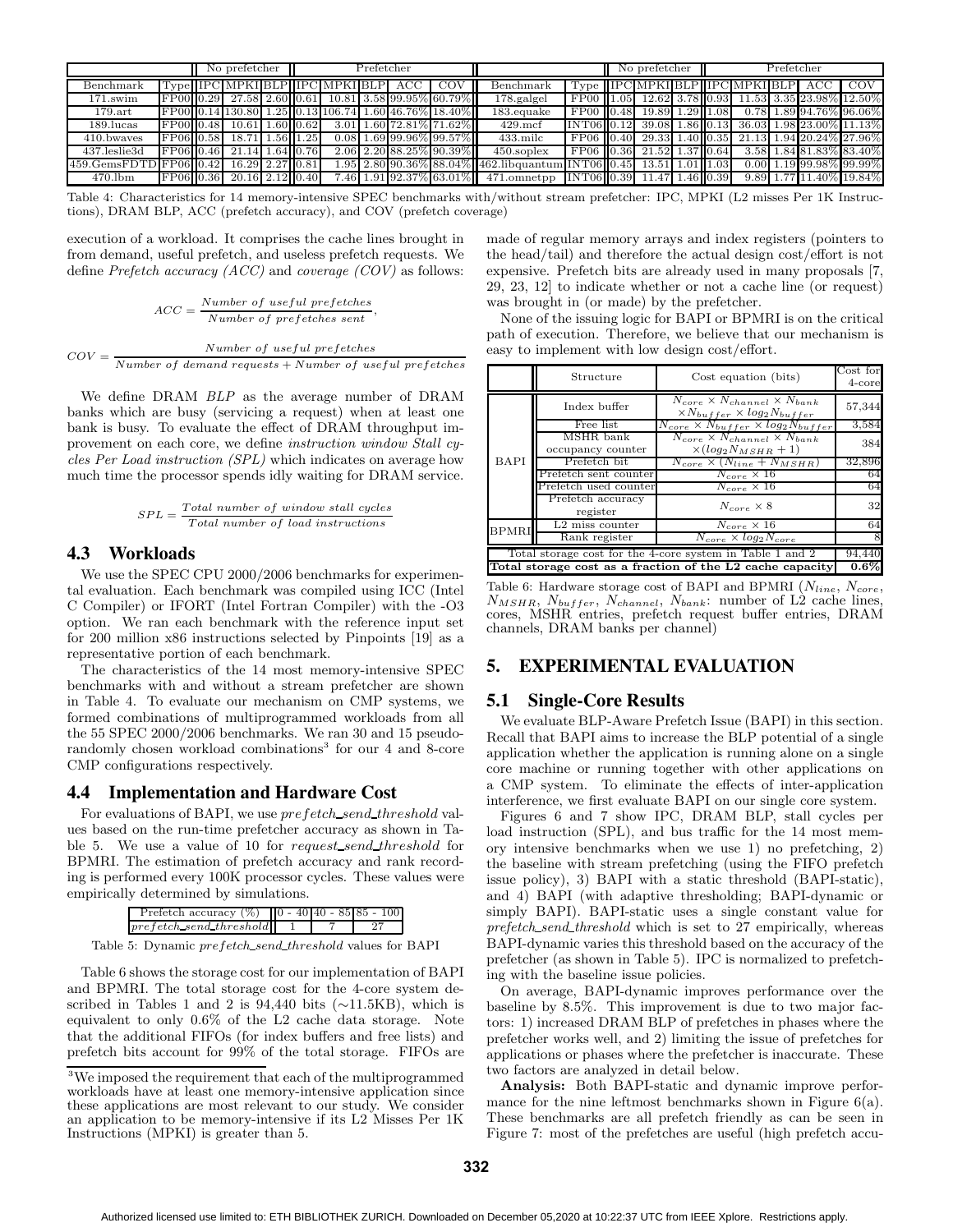

Figure 6: Performance, BLP, and SPL of BAPI on single-core system

racy) and these useful prefetches cover a majority of the total bus traffic (high prefetch coverage).

BAPI increases performance over baseline prefetching by exposing more DRAM BLP of prefetches to the DRAM controller. As shown in Figure 6(b), BAPI increases BLP for these nine applications and therefore improves DRAM throughput. This leads to significant reductions in stall cycles per load (SPL) as shown in Figure  $6(c)$ . DRAM throughput improvement also leads to high prefetch coverage. Since MSHR entries are freed sooner due to better DRAM throughput, more prefetches are able to enter the memory system which improves prefetcher coverage. This is best illustrated by the increase in useful prefetches with BAPI for *swim* and *lbm* as shown in Figure 7.

Note that for lbm, baseline prefetching with FIFO issue degrades DRAM BLP while improving performance by 10.9% compared to no prefetching. Ibm consists of multiple sequential memory access streams in a loop and therefore it exploits DRAM BLP even without prefetching. The stream prefetcher is beneficial by bringing in many cache lines earlier than needed; hence, it improves performance. However, this is done in a BLP inefficient way due to the FIFO prefetch issue policy as described in Section 2.1. In other words, the FIFO prefetch issue policy significantly limits the DRAM BLP potential for lbm by filling up the MSHRs with prefetch requests that span just a few banks even though there are many younger prefetches to other free DRAM banks waiting in the prefetch request buffer. As a result, the prefetcher's performance improvement is relatively small compared to the other prefetch friendly benchmarks. BAPI mitigates this problem by prioritizing prefetches to different banks, thereby improving DRAM BLP by 15.1% and overall performance by 27.9% compared to the FIFO issue policy.



Figure 7: Bus traffic of BAPI on single-core system

Adaptivity to Usefulness of Prefetches: On the other hand, for the five rightmost benchmarks, BAPI-static does not improve performance over the baseline. As shown in Figure 7, the stream prefetcher does not work well for these benchmarks: it generates a large number of useless prefetches which unnecessarily consume on-chip buffer/cache resources and DRAM bandwidth. As shown in Figure 6(a), prefetching degrades performance for *galgel, art,* and *milc.* BAPI-static does not help these benchmarks either since the useless prefetches are still serviced.

In fact, for galgel, art, and milc, BAPI-static increases the number of useless prefetches due to increased DRAM throughput as shown in Figure 7. Thus, BLP-aware prefetch issue alone does not help performance when prefetch accuracy is low.

BAPI-dynamic alleviates the problem of useless prefetches by limiting the number of prefetches issued into the MSHRs when the prefetcher generates a large number of useless prefetches. As a result, MSHR entries do not quickly fill up with useless prefetches and thus can be used by demand requests. This mechanism causes the prefetch request buffer to fill up, thereby stalling the prefetcher. As shown in Figure 7, BAPI-dynamic eliminates a large number of useless prefetches and reduces total bus traffic by 5.2% on average. BAPI-dynamic almost recovers the performance loss due to useless prefetches for galgel and art, and improves performance for both milc and omnetpp by 6.6%.

Adaptivity to Phase Behavior: BAPI-dynamic adapts to the phase behavior of lucas, leslie3d, soplex, GemsFDTD, and lbm. While most of the time the prefetcher generates useful requests, in certain phases of these applications it generates many useless prefetches. BAPI-dynamic improves performance for these benchmarks by adaptively adjusting prefetch send threshold which removes many of the useless prefetches while keeping the useful ones as shown in Figure 7.

We conclude that BAPI significantly improves performance (by 8.5%) by increasing DRAM BLP (by 11.7%) while also reducing memory bus traffic (by 5.2%) in the single-core system.

#### *5.1.1 Sensitivity to MSHR Size*

Thus far we have assumed that each core has a limited number of MSHR entries (32) because MSHRs are not scalable since they require associative search [26]. In this section, we study the effect of our techniques with various MSHR sizes. We varied the total number of MSHR entries from 8 to 256 and measured the average IPC (gmean) for the 14 most memory-intensive benchmarks as shown in Table 7. To isolate the effect of limited MSHRs, we assume that there is an unlimited number of DRAM request buffer entries for this experiment (this is why the IPC improvement of BAPI with a 32-entry MSHR is different from that shown in Section 5.1). The values of *prefetch\_send\_threshold* are empirically determined for both BAPI-static and BAPI separately for each MSHR size to provide the best performance.

| MSHR entries               |          | 16       | 32       | 64      | 128     | 256      |
|----------------------------|----------|----------|----------|---------|---------|----------|
| Storage cost               | 0.6KB    | 1.3KB    | 2.5KB    | 5.1KB   | 10.1KB  | 20.3KB   |
| no-pref IPC                | 0.36     | 0.38     | 0.38     | 0.38    | 0.38    | 0.38     |
| pref (base) IPC            | 0.43     | 0.50     | 0.53     | 0.56    | 0.59    | 0.58     |
| bapi-static IPC            | 0.47     | 0.54     | 0.57     | 0.59    | 0.59    | 0.58     |
| bapi IPC                   | 0.48     | 0.55     | 0.59     | 0.60    | 0.61    | 0.61     |
| bapi-static's IPC $\Delta$ | 8.5%     | 9.1%     | $7.8\%$  | $4.0\%$ | $0.0\%$ | $-0.1\%$ |
| bapi's IPC                 | $10.5\%$ | $10.3\%$ | $10.0\%$ | $6.4\%$ | $3.0\%$ | $4.3\%$  |

Table 7: Average IPC performance with various MSHR sizes

We make three major observations. First, as the number of MSHR entries increases, the performance of baseline prefetching increases since more BLP is exposed in DRAM request buffers.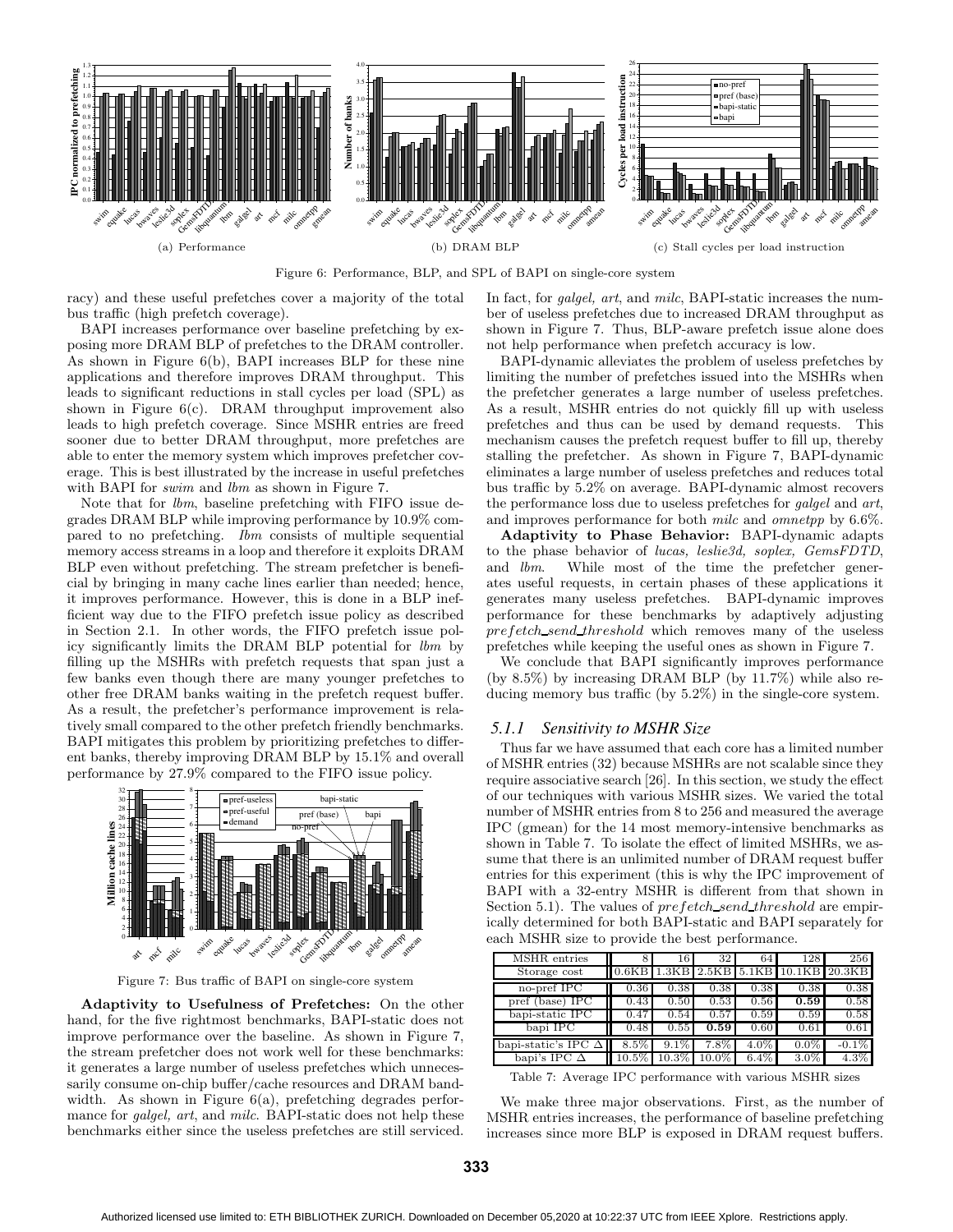

Figure 8: Case study on the 4-core system (libquantum, lucas, soplex, and GemsFDTD)

The performance improvement saturates at 128 entries because the DRAM system itself becomes the performance bottleneck when a high level of BLP is exposed. In fact, increasing the MSHR size from 128 to 256 entries slightly degrades performance because more useless prefetches of some applications (especially, art and milc) enter the memory system (due to the large number of MSHR entries) causing interference with demand requests both in DRAM and in caches.

Second, both BAPI-static and BAPI (with dynamic thresholding) continue to improve performance up to 64-entry MSHRs since they expose more BLP of prefetches to DRAM request buffers. Even though BAPI-static's performance saturates at 64 MSHR entries, BAPI improves performance with 128 and 256-entry MSHRs because it continues to expose higher levels of useful BLP without filling the memory system with useless prefetches. Its ability to adaptively expose useful BLP to the memory system and thereby more efficiently utilize the MSHR entries makes BAPI best-performing regardless of MSHR size.

Finally, BAPI with a smaller MSHR achieves the benefits of a significantly larger MSHR without the associated cost of building one: BAPI with 32-entry MSHRs performs as well as the baseline with 128-entry MSHRs. Similarly, BAPI with 16 entry MSHRs performs within 1% of the baseline with 64-entry MSHRs. Note that BAPI requires very simple extra logic and FIFO structures (∼2KB storage cost for the single-core system) whereas increasing the number of MSHR entries is more costly in terms of both latency and area due to two reasons [26]: 1) MSHRs require associative search, 2) MSHRs require the storage of cache line data. We conclude that BAPI is a cost-effective mechanism that efficiently uses MSHRs and therefore provides higher levels of BLP without the cost of large MSHRs.

### **5.2 Multi-Core Results**

In this section, we evaluate BLP-Aware Prefetch Issue (BAPI) and BLP-Preserving Multi-core Request Issue (BPMRI) when employed together in CMP systems. To provide insight into how our mechanisms work, we begin with a case study.

#### *5.2.1 Case Study on the 4-Core System*

We evaluate a workload consisting of four prefetch-friendly (high prefetch accuracy and coverage) applications to show how our mechanisms further improve the benefits of prefetching and thus system performance by improving and preserving DRAM BLP. Figure 8 shows performance metrics when *libquantum*, *lu*cas, soplex, and GemsFDTD run together on the 4-core system.

As shown in Figure 8(c), prefetching with the baseline issue policies (FIFO prefetch issue and round-robin L2-to-DC request issue) improves WS by 23.5% compared to no prefetching. This increase is due to the performance improvement of libquantum, soplex, and *GemsFDTD*. The performance of *lucas* actually degrades even though baseline prefetching improves performance for lucas on the single-core system. There are two reasons for this. First, the baseline round-robin L2-to-DC issue policy destroys the BLP of requests for lucas the most among the four applications. Since lucas is the least memory intensive (as shown in Table 4) of the four applications, the issue of lucas's requests to DRAM request buffers is relatively infrequent compared to the others. As a result, 1) lucas's requests starve behind more intensive applications' requests in the L2 miss buffer and 2) lucas's BLP is more easily destroyed because requests from other applications intervene between lucas's requests when a round-robin issue policy is used. Second, although amenable to prefetching in general, the prefetch accuracy of lucas is not as good compared to the other applications, and therefore lucas suffers the most from useless prefetches (as shown in Section 5.1).

BPMRI alleviates the first problem as shown in Figures  $8(a)$ and (b). BPMRI ranks lucas's requests highest because lucas is the least memory intensive application among the four. Whenever BPMRI needs to choose the next core to issue requests from, lucas gets prioritized and its requests are issued consecutively into the DRAM request buffers. Therefore, lucas's starvation is mitigated and its BLP is preserved. BPMRI regains the performance lost due to baseline prefetching as shown in Figure 8(a). BPMRI also significantly improves the performance of the other three benchmarks by preserving the BLP of each application, thereby improving WS and HS by 12.0% and 11.3% respectively compared to the baseline.

BAPI mitigates the second problem of lucas. As discussed in Section 5.1, BAPI adapts to the phase behavior of *lucas*: when the prefetcher generates many useless prefetches, BAPI limits the issue of prefetches thereby reducing many of the negative effects of prefetching. On the other hand, BAPI exposes more BLP of prefetches to the memory system when the prefetcher is accurate. Therefore, BAPI increases performance for lucas as well as the other three applications, improving WS and HS by 9.4% and 7.9% compared to baseline prefetching.

When BPMRI and BAPI are combined, the performance of each application further improves as each application's SPL is reduced as shown in Figure 8(b). BAPI increases each application's BLP potential and BPMRI preserves this BLP thereby allowing the DRAM controller to exploit it. As a result, WS and HS improve by 19.4% and 17.4% respectively compared to the baseline BLP-unaware request issue policies.

#### *5.2.2 Overall Performance on the 4-Core System*

Figure 9 shows the average system performance and bus traffic for all 30 workloads. When employed alone, BAPI improves average performance (WS) by 9.1%, BPMRI by 4.6% compared to the baseline. Combined together, BAPI and BPMRI improve WS and HS by 11.7% and 13.8% respectively, showing that the two techniques are complementary. Bus traffic is also reduced by 5.3%. The performance gain of the two mechanisms are due to 1) increased DRAM BLP provided by intelligent memory issue policies, 2) reduced waste in DRAM bandwidth and on-chip cache space due to limiting the number of useless prefetches.

#### *5.2.3 Overall Performance on the 8-Core System*

Figure 10 shows the average system performance and bus traffic for the 15 workloads we examined on the 8-core system. BAPI and BPMRI are still very effective and significantly improve sys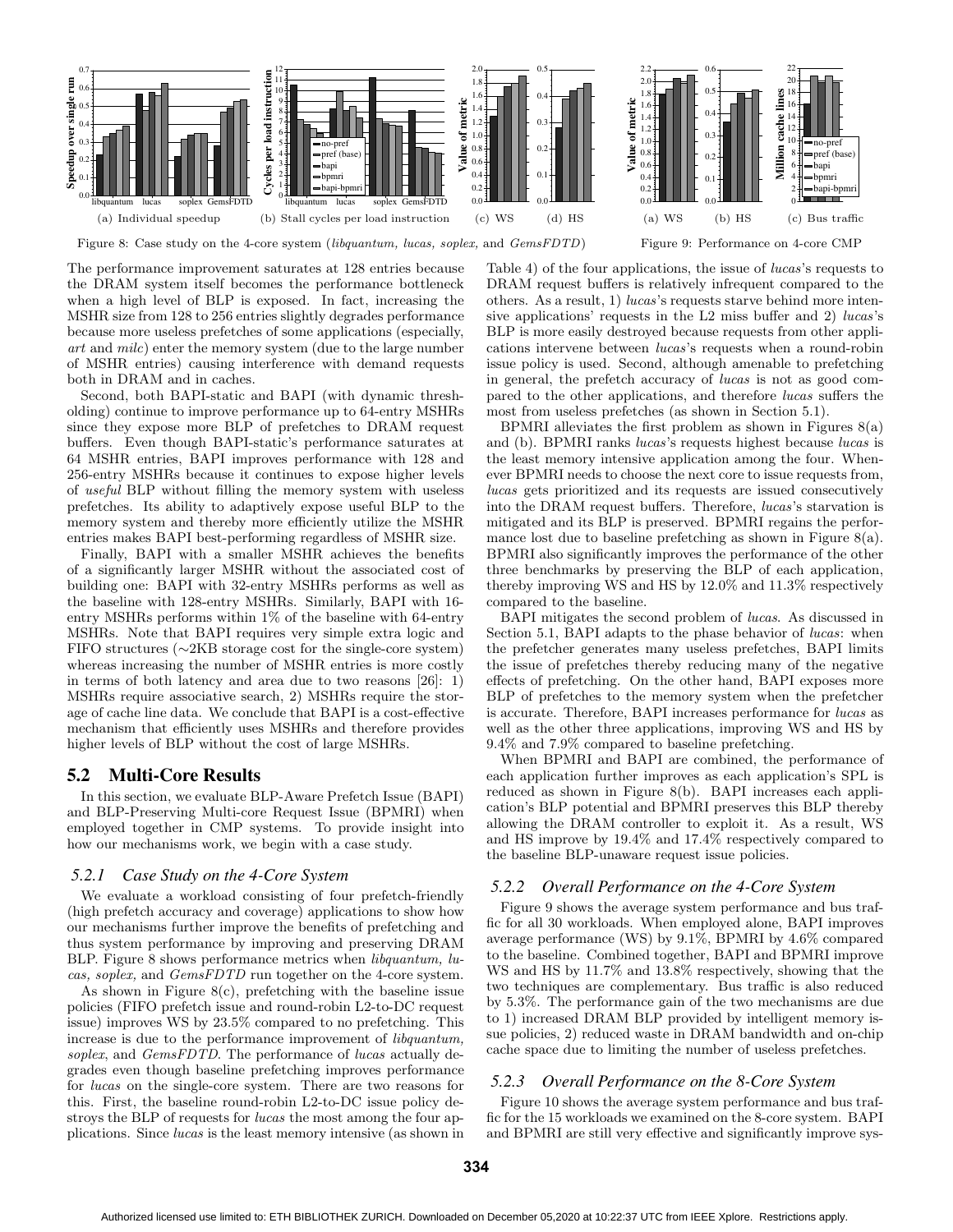tem performance. Combined together, they improve WS and HS by 10.9% and 13.6%, while reducing bus traffic by 2.9%. In contrast to the 4-core system where BAPI alone provided higher performance than BPMRI alone, BPMRI alone improves performance more than BAPI alone. This is because as the number of cores increases, destructive interference in each application's BLP also increases, and reducing this interference becomes a lot more important.



Figure 10: Performance for 8-core CMP

We conclude that the proposed techniques are effective in terms of both performance and bandwidth-efficiency for a wide variety of multiprogrammed workloads on both 4-core and 8-core systems.

# **5.3 Effect on Other Prefetchers**

We evaluate our mechanisms on two different types of prefetchers: GHB (Global History Buffer)-based CZone Delta Correlation (C/DC) [18] and PC-based stride [1]. Both the C/DC and stride prefetchers accurately capture a substantial number of memory accesses that are mapped to different DRAM banks, just as the stream prefetcher does. Therefore, BAPI and BPMRI improve system performance compared to the baseline (WS: 10.9% and 5.4%, for C/DC and stride respectively). Our techniques also reduce bus traffic by 4.7% and 2.9% for C/DC and stride respectively. To conclude, our proposal is effective for a variety of state-of-the-art prefetching algorithms.



Figure 11: BAPI and BPMRI with stride and C/DC prefetchers

# **5.4 Comparison with Parallelism-Aware Batch DRAM Scheduling**

Parallelism-Aware Batch Scheduling (PAR-BS) [15] aims to improve performance and fairness in DRAM request scheduling. It tries to service memory requests in the DRAM request buffers from the same core concurrently so that the DRAM BLP of each application is preserved in DRAM scheduling. Therefore the amount of BLP exploited by PAR-BS is limited by the number of requests to different banks in DRAM request buffers.

BAPI complements PAR-BS: it increases the number of prefetches to different banks and PAR-BS can exploit this increased level of BLP to improve performance further. BPMRI also complements PAR-BS even though their benefits partially overlap. If an application's requests to different banks are not all in the DRAM request buffers, PAR-BS cannot exploit the full BLP of each application. BPMRI, by consecutively issuing

an application's requests from the L2 miss buffer to the DRAM request buffers, increases the probability that each application's requests to different banks are all in the DRAM request buffers. Hence, BPMRI increases the potential of each application's BLP that can be exploited by PAR-BS.

In addition, by consecutively issuing requests from a core back-to-back into the DRAM request buffers, BPMRI enables any DRAM controller to service those requests in parallel. Hence, a first-come-first-serve based DRAM controller combined with BPMRI can preserve each application's BLP without requiring the DRAM controller to be BLP-aware.

To verify this, we implemented PAR-BS tuned for best performance for our 4-core workloads. Figure 12 shows the performance of 1) baseline prefetching with the FR-FCFS DRAM scheduling policy which exploits rowbuffer locality [20], 2) PAR-BS, 3) BPMRI, 4) PAR-BS with BPMRI, 5) PAR-BS with BAPI, 6)



Figure 12: Comparison with PAR-BS

PAR-BS with BAPI and BPMRI, and 7) BAPI and BPMRI.

BPMRI's performance gain is equivalent to that of PAR-BS (with the round-robin L2-to-DC issue policy) since it successfully preserves the BLP of each application and makes the simple FR-FCFS DRAM scheduling policy behave similarly to PAR-BS. When combined with PAR-BS, BPMRI improves WS and HS by an additional 1.9% and 1.4% by better preserving the BLP of requests from each application. BAPI along with PAR-BS significantly improves the performance of PAR-BS (WS and HS improve by 7.1% and 7.3% respectively) because BAPI exposes more BLP potential of each application in the DRAM requests buffers for PAR-BS to exploit. To conclude, our mechanisms 1) complement PAR-BS, and 2) enable parallelism-unaware DRAM controllers to achieve similar performance as PAR-BS.

# **5.5 Comparison with Prefetch-Aware DRAM Controllers**

Prefetch-Aware DRAM Controllers (PADC) [12] was proposed to maximize DRAM row buffer hits for useful requests (demands and useful prefetches). PADC also delays and drops useless prefetches to reduce waste in on-chip buffer resources and DRAM bandwidth. PADC aims to minimize DRAM latency of useful requests by prioritizing useful row-hit requests over others to the same bank. In other words, the main goal of PADC is to exploit row buffer locality in each bank in a useful manner. Our goal is orthogonal: BAPI and BPMRI aim to maximize DRAM bank-level parallelism so that more requests from an application can be serviced in different DRAM banks in parallel.

Figure 13 shows the performance of PADC alone and PADC combined with our mechanisms for the 4 core workloads. PADC significantly improves WS and HS by 14.1% and 16.3% respectively compared to the baseline. When combined with PADC, BAPI and BPMRI improve WS and HS by 20.6% and 22.5%. We conclude that our mech-



Figure 13: Comparison with PADC

anisms complement PADC and thus significantly improve system performance.

**335**